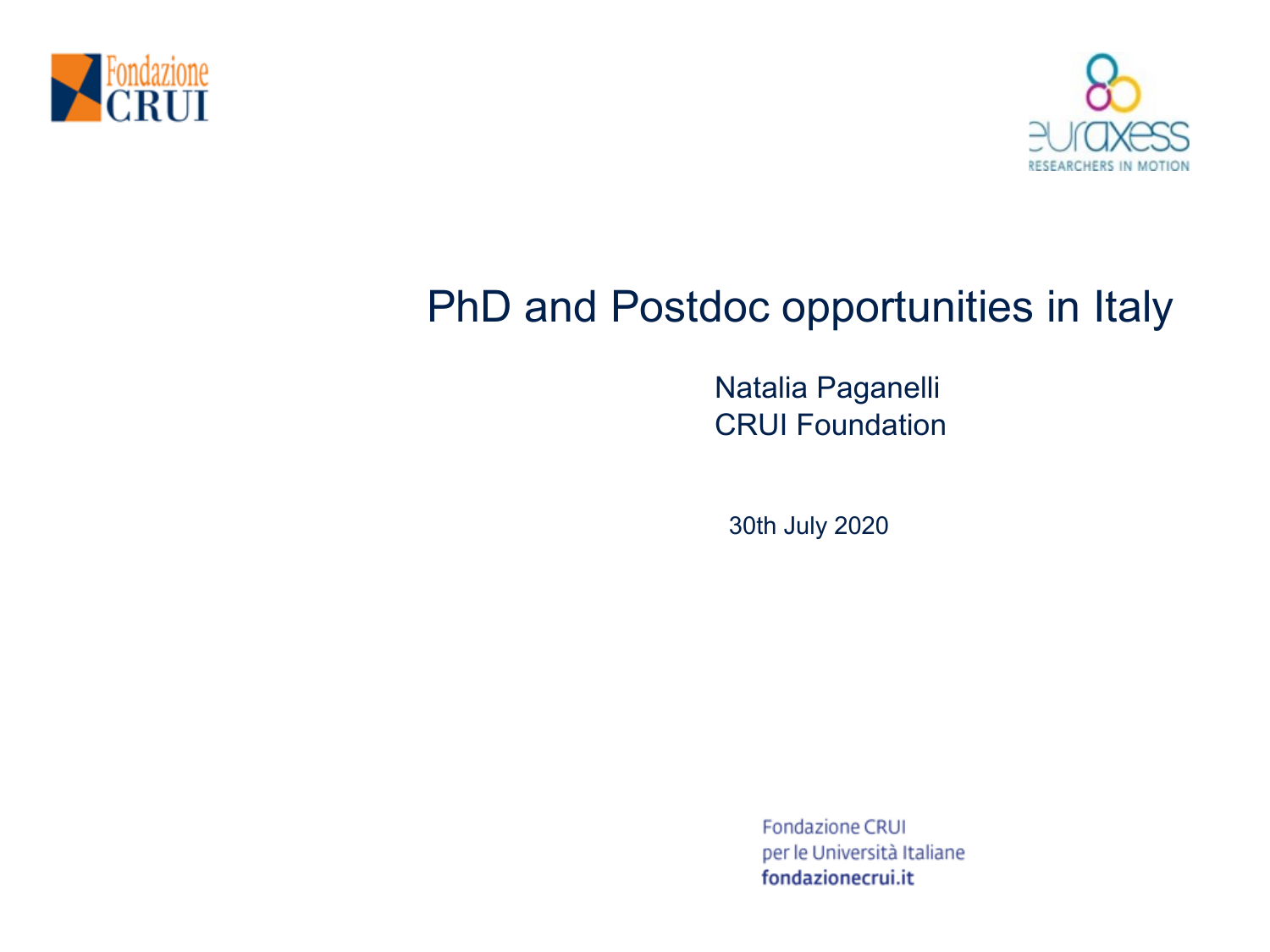

## **ITALY – an Overview**

Population: 60 Million More than 90 universities 1.7 million students Nearly 1000 PhD courses (yearly) 10.000 new PhD holders every year A system of 150 Higher Institutes of ARTS (Higher Education in Arts, Music and Coreography - AFAM)

fondazionecrui.it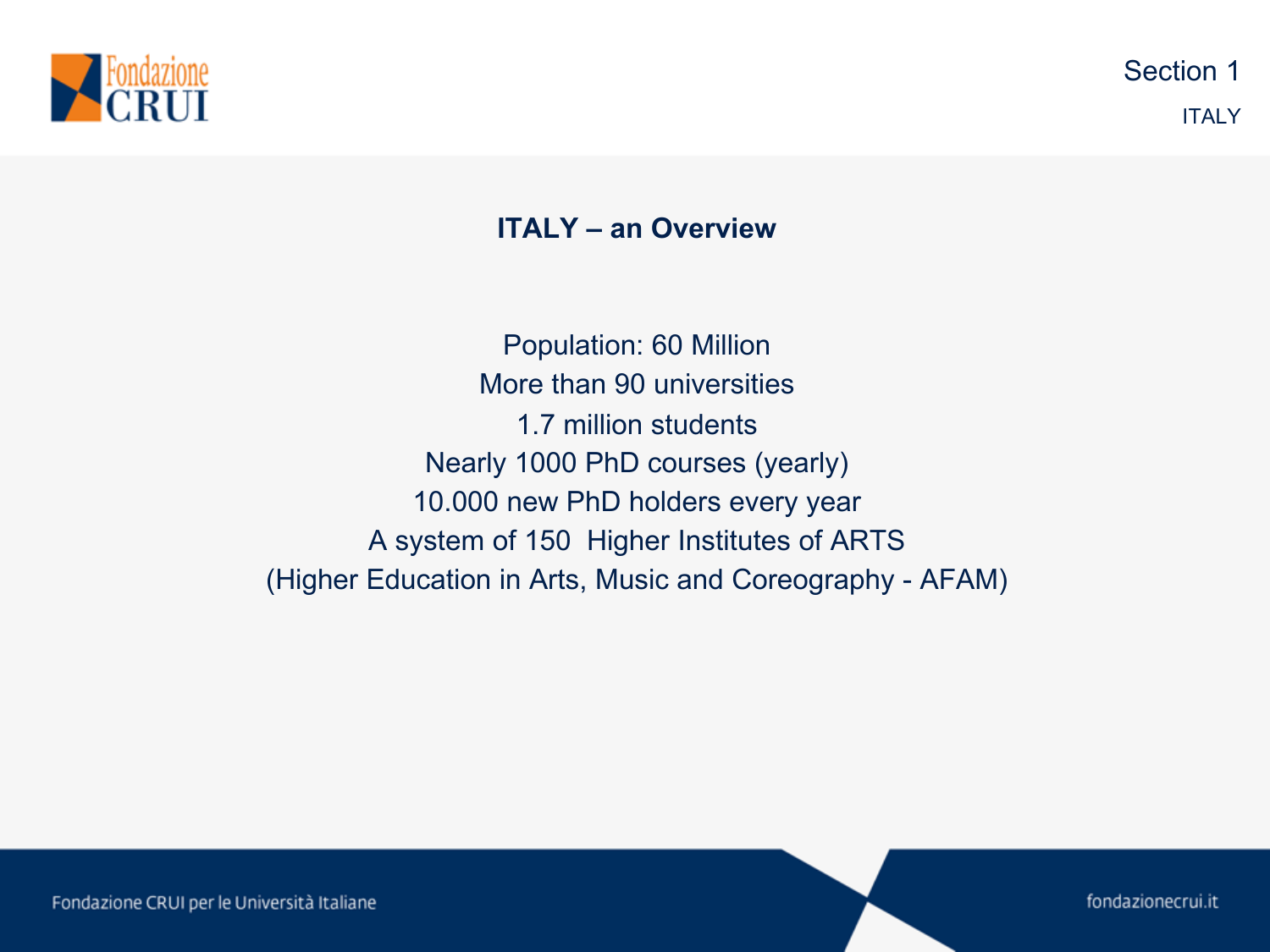



#### INFORMATION ON OPPORTU

Just to gain an overview:

## **University sector: 98 univers**

67 state universities 20 non-state legally recognize universities 11 open universities

**Students**: 1.721.790

https://www.universitaly.it/index.php university/universitaitalia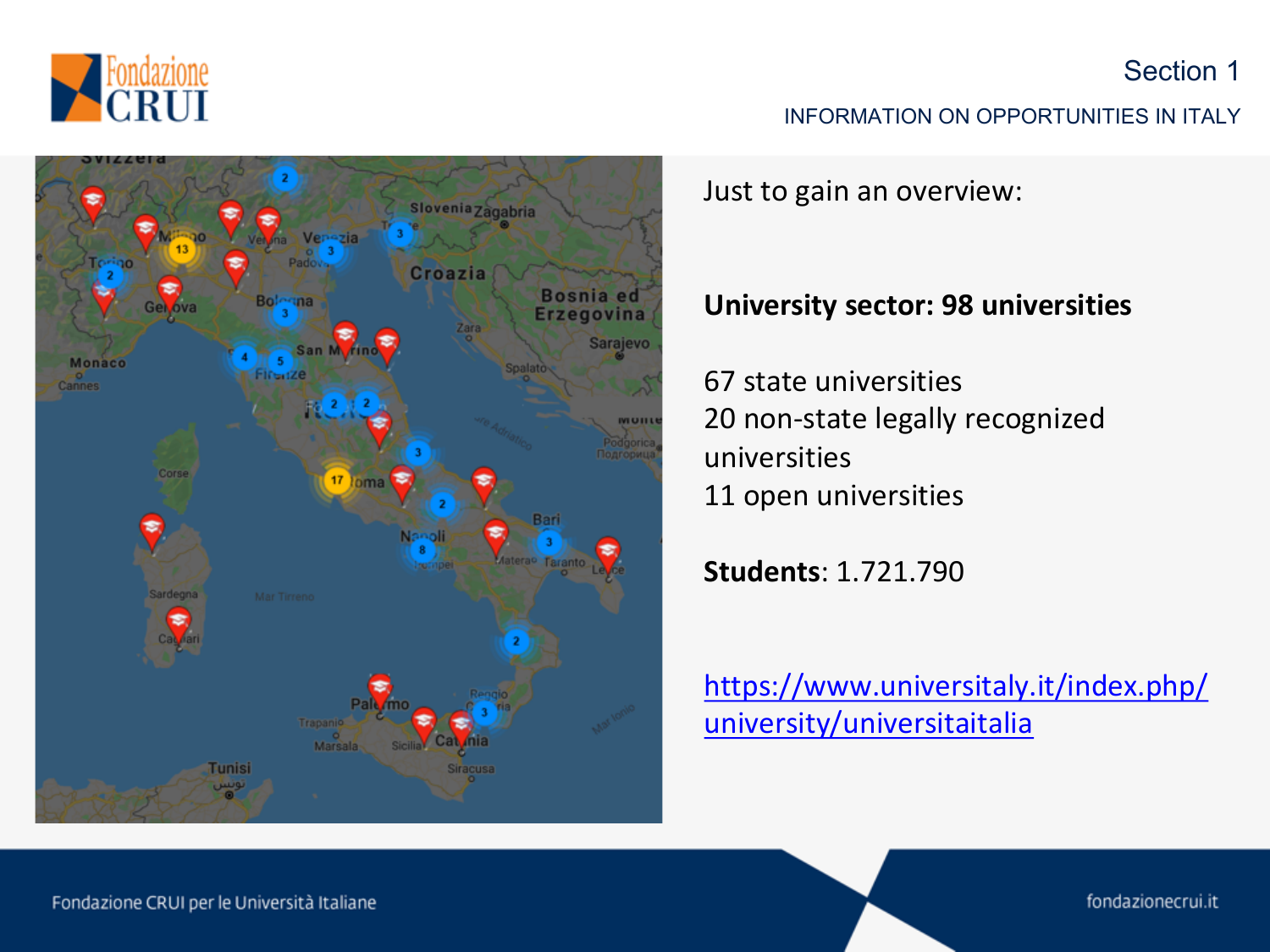

## **How are the PhD programs organised in Italy?**

- Common framework for all recognised universities
- Call for application in the same period in all universities (notice in the web sites in spring/ early summer every year) – the participation in calls is compulsory if you want to enrol
- Scholarships for the three year period of PhD Program for the majority of selected candidates\*
- Possibility to run the PhD in English in many universities
- PhD Course are accredited by the National QA Agency, with a particular view to the research qualification of the members of the Doctorate Programs Councils

\* Enrollment without scholarships are possible as well (often for employees who want to upgrade their competencies to have better professional opportunities): enrolment fees are in any case low; it is possible to have access - with a moderate investment - to a valid PhD offering an excellent research training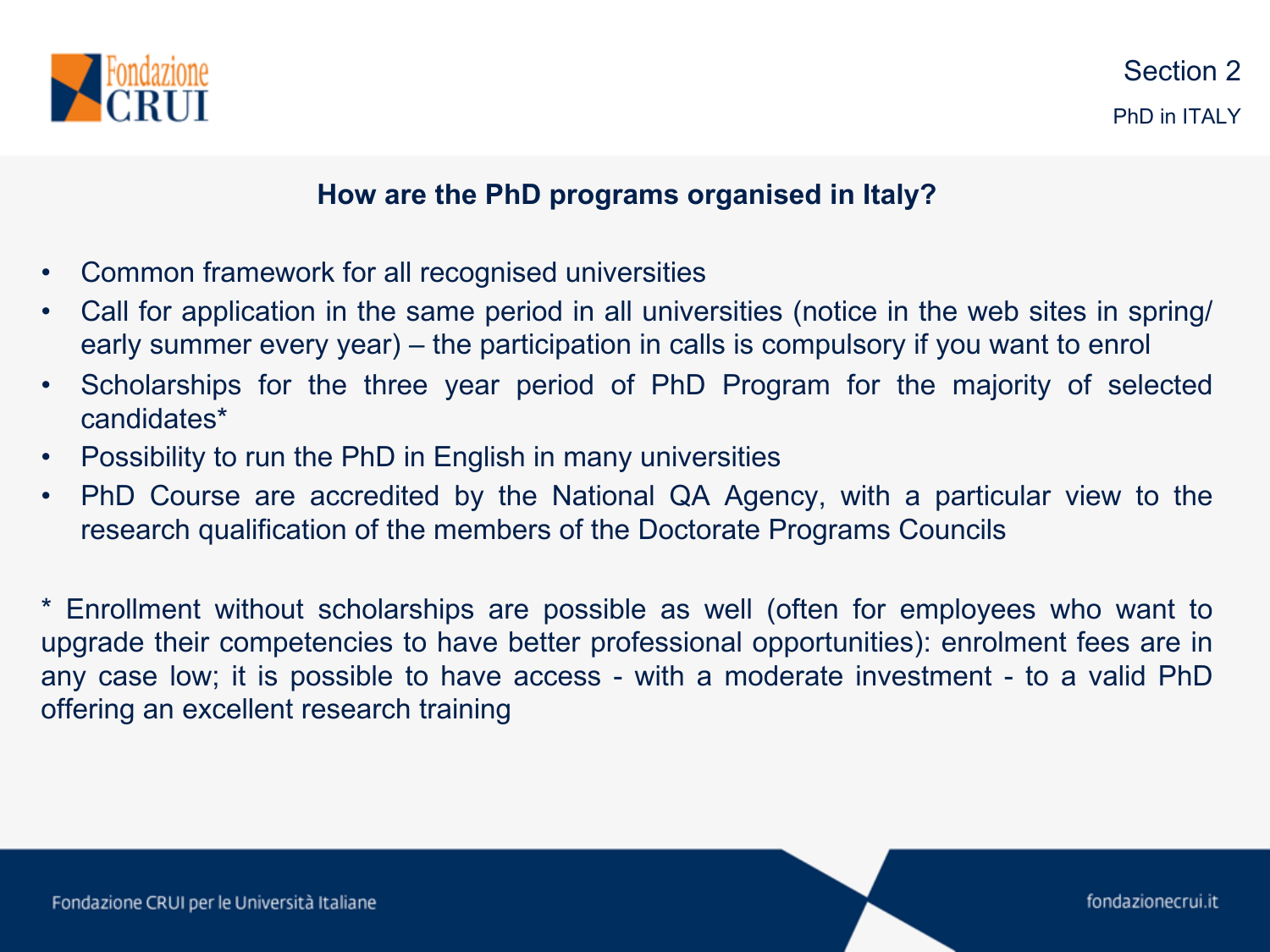

## **How it works**

Each academic year the University issues a Call for applications (in Italian "Bando di Concorso"). The Call for applications provides candidates with information regarding access requirements and selection procedure

Generally Ph.D. courses offered by the University in the relevant academic year include, for each Ph.D. course, the following information:

- Selection procedures;
- Duration of the course;
- Number of places with scolarships and funding institutions;
- Number of non-scolarship places;
- Partner institutions, if any;
- Access requirements;
- Application guidelines and qualifications/annexes to be attached to the application form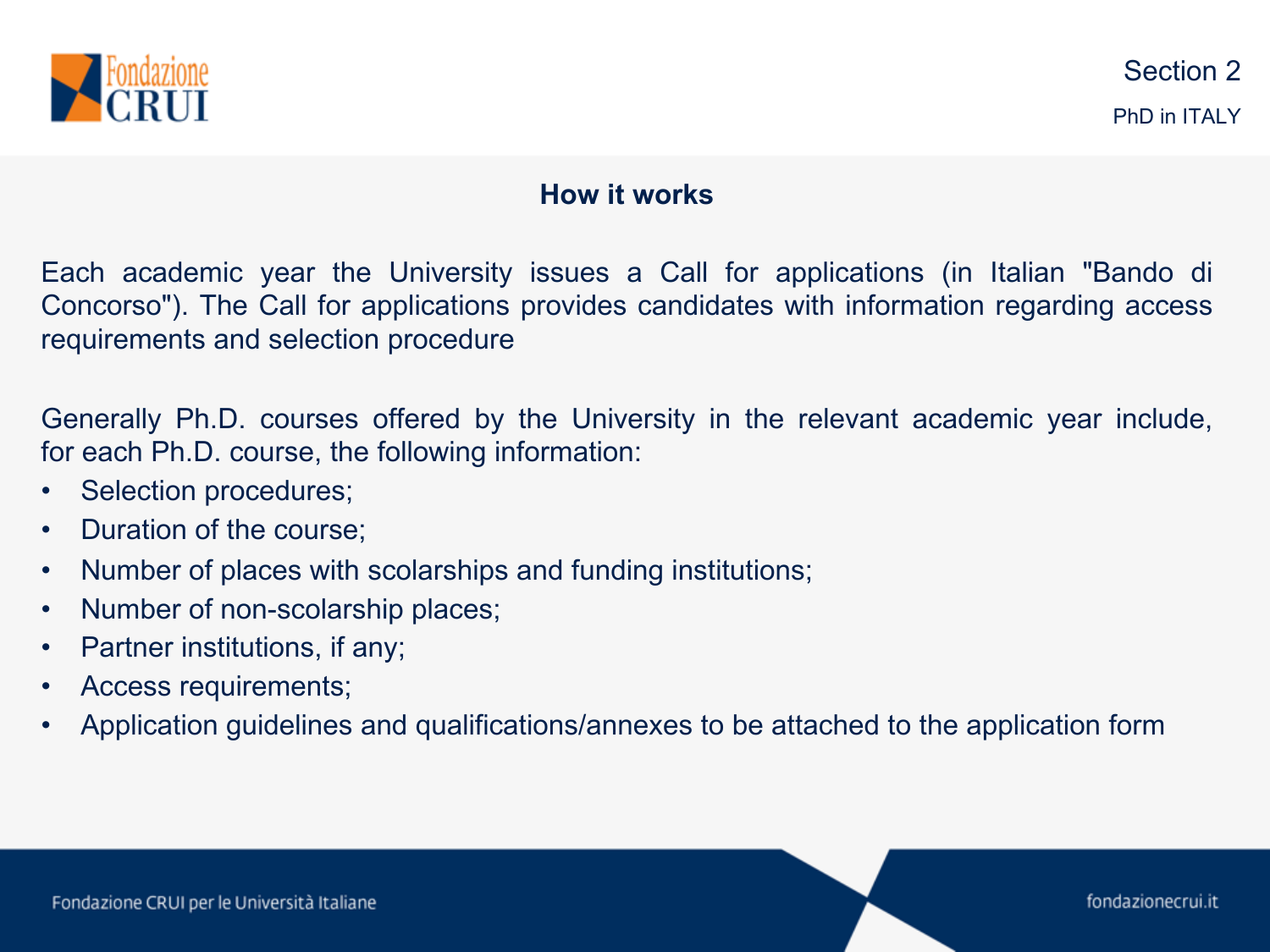

#### Access requirements

A foreign university degree (from a recognised institution) corresponding to the second cycle of studies (second level - master level degree) – the same level required in Italy to access a PhD Program. Priority for specific disciplines may be foreseen.

## Selection procedure

Candidates for a Ph.D. Program are selected on a competitive basis.

Selection procedures may include the evaluation of specific qualifications.

Additional written/oral examinations might be required according to the type of Ph.D. Program.

You may be asked to attach letters from your university/ faculties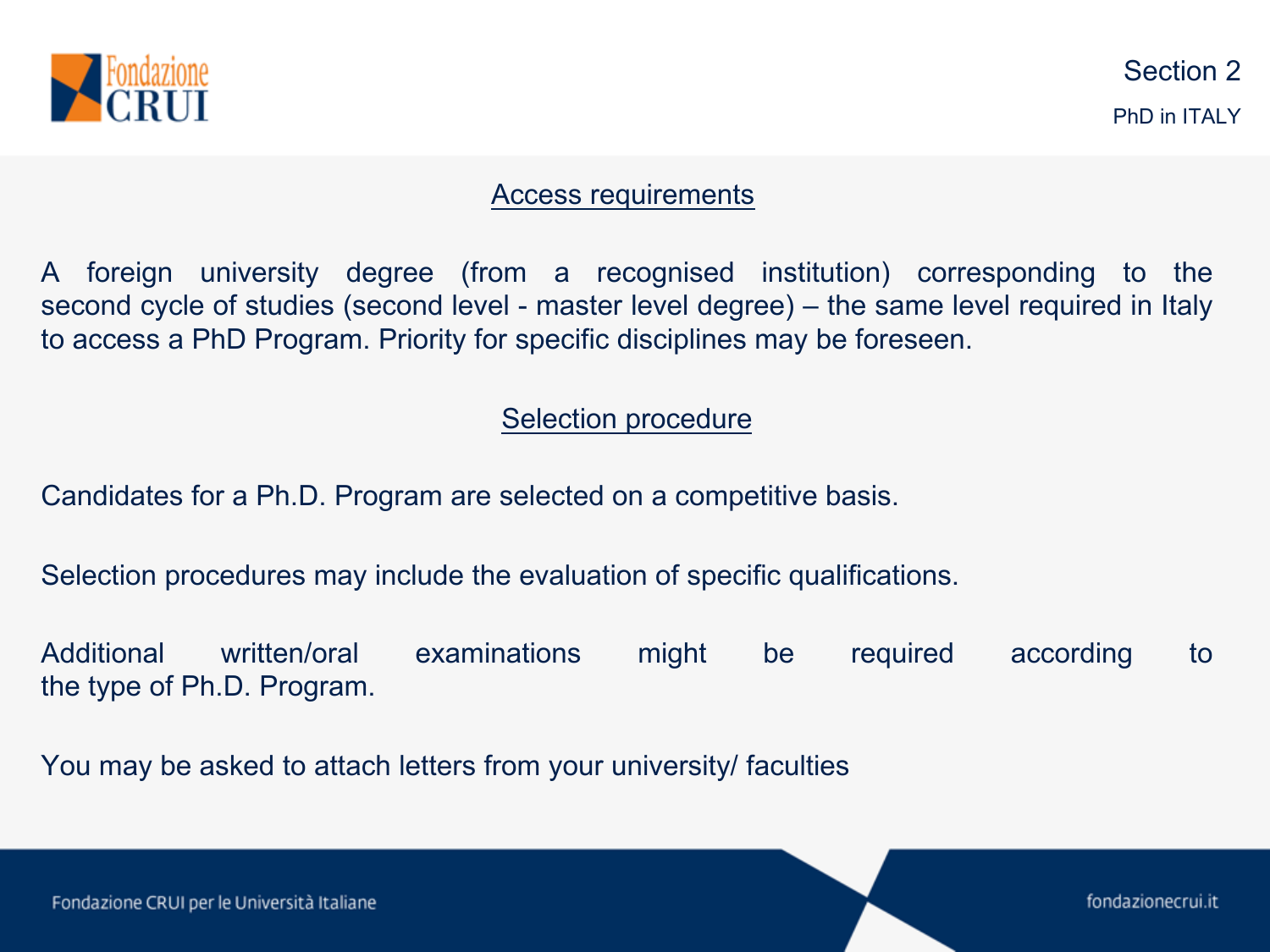

#### **Benefits**

- Amount of scolarship defined by Law
- Tax exempt
- Social security (2/3 paid by university; 1/3 by the candidate)
- 10% additional budget for research (from the second year)
- 50% increase for periods abroad (rules for travels min. stays etc)
- Scholarships reserved to foreign citizens
- Online applications
- Online interviews

Additional funding (from private Foundations/Regional Bodies/ National programs) = additional scholarships, duly advertised

As the PhD enrolment is made on a competitive basis, and there is a common framework for the whole system, the University is in any case your entry point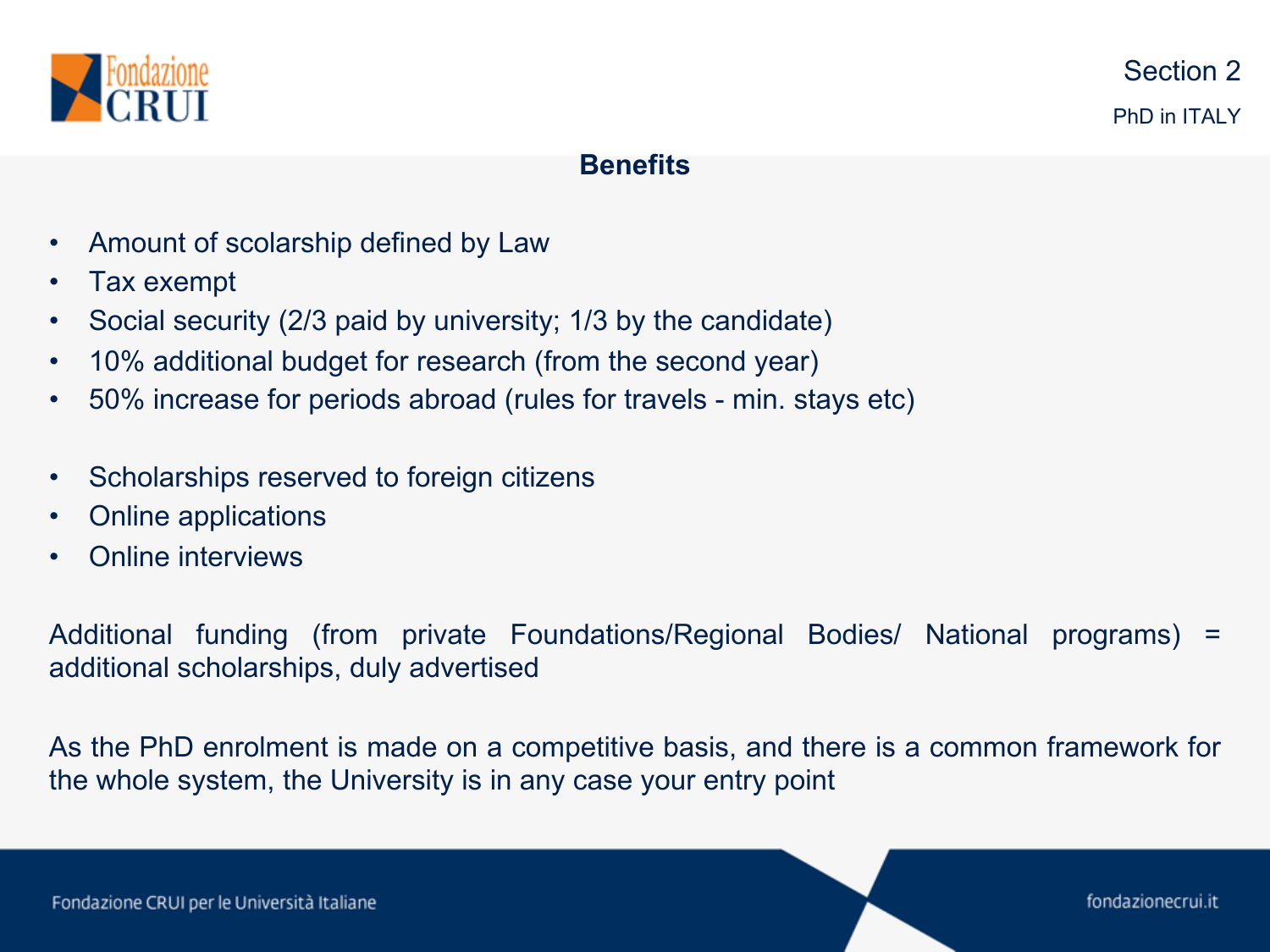

#### **Research Fellowships in Italy**

Research fellowships (*assegni di ricerca*) are envisaged by national Law for scholars with a **scientific-professional curriculum** appropriate for conducting research.

The fellowship is assigned by a public selection procedure on the basis of qualifications and interview, and is formalised by a contract under private law between the University and the winner.

The contract does not give right of access to the role of university personnel, but figures as co llaboration of a continuous nature under the direction of a scientific supervisor, under conditions of autonomy and within the limits foreseen by the objectives of the research programmes.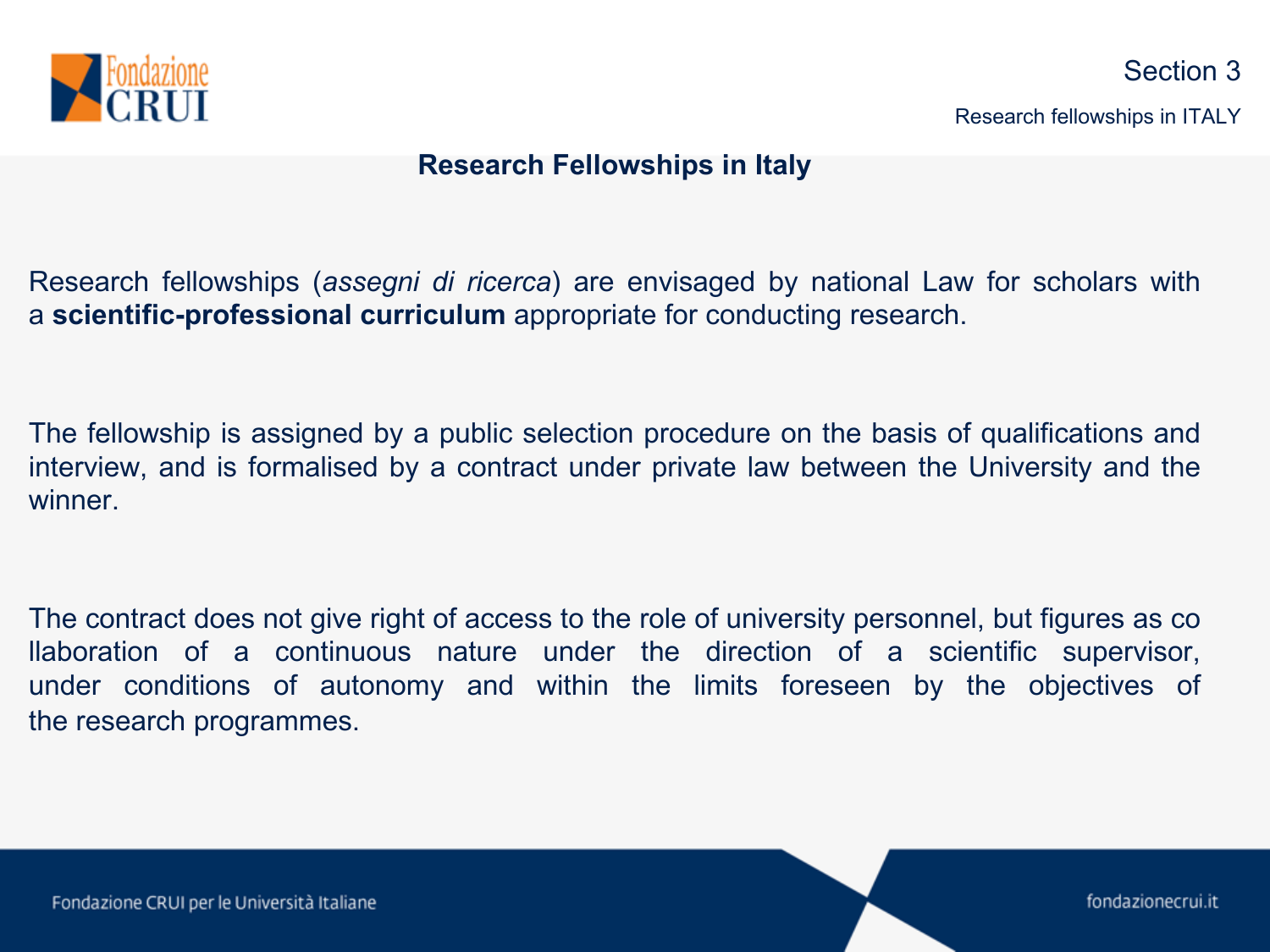

**Research Fellowships in Italy**

Generally its duration ranges from 1 to 3 years. It can be renewed up to a maximum of 6 years (limitations may apply).

The minimum yearly gross amount of the fellowship is defined by law.

It is tax exempt.

! Limitations for other incomes apply according to university regulations and national provisions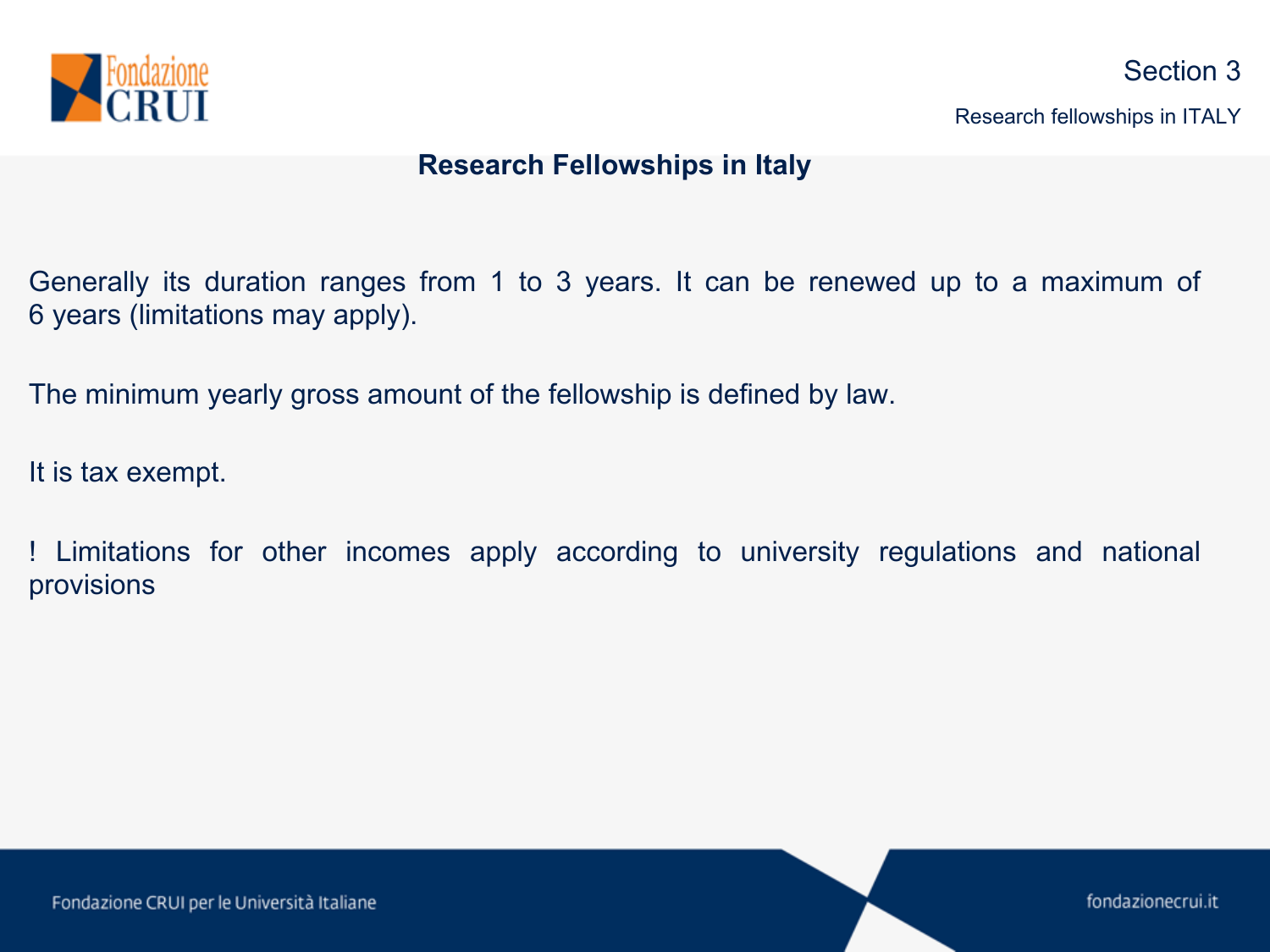

Opportuniies in ITALY

**What you will find online**

University websites generally have a section or a version in English. Information on PhD courses may be displayed directly on the homepage or under «Research» section.

On the websites you will find:

- The yearly calls;
- General information on PhD programs at the chosen university;
- Information about research fellowships;
- Contacts for PhD calls or for fellowships;
- In some cases International Guides in English
- Information on funding institutions or special projects;
- In the sub-websites of PhD programs in a given discipline you may find also focused information on opportunities for the target research area, alumni associations, DB for opportunities, etc.
- You can always reach the appropriate websites and contacts by browsing the EURAXESS Portal in the «JOB» section, by selecting «ITALY» and looking at the most appropriate offers for you (see examples).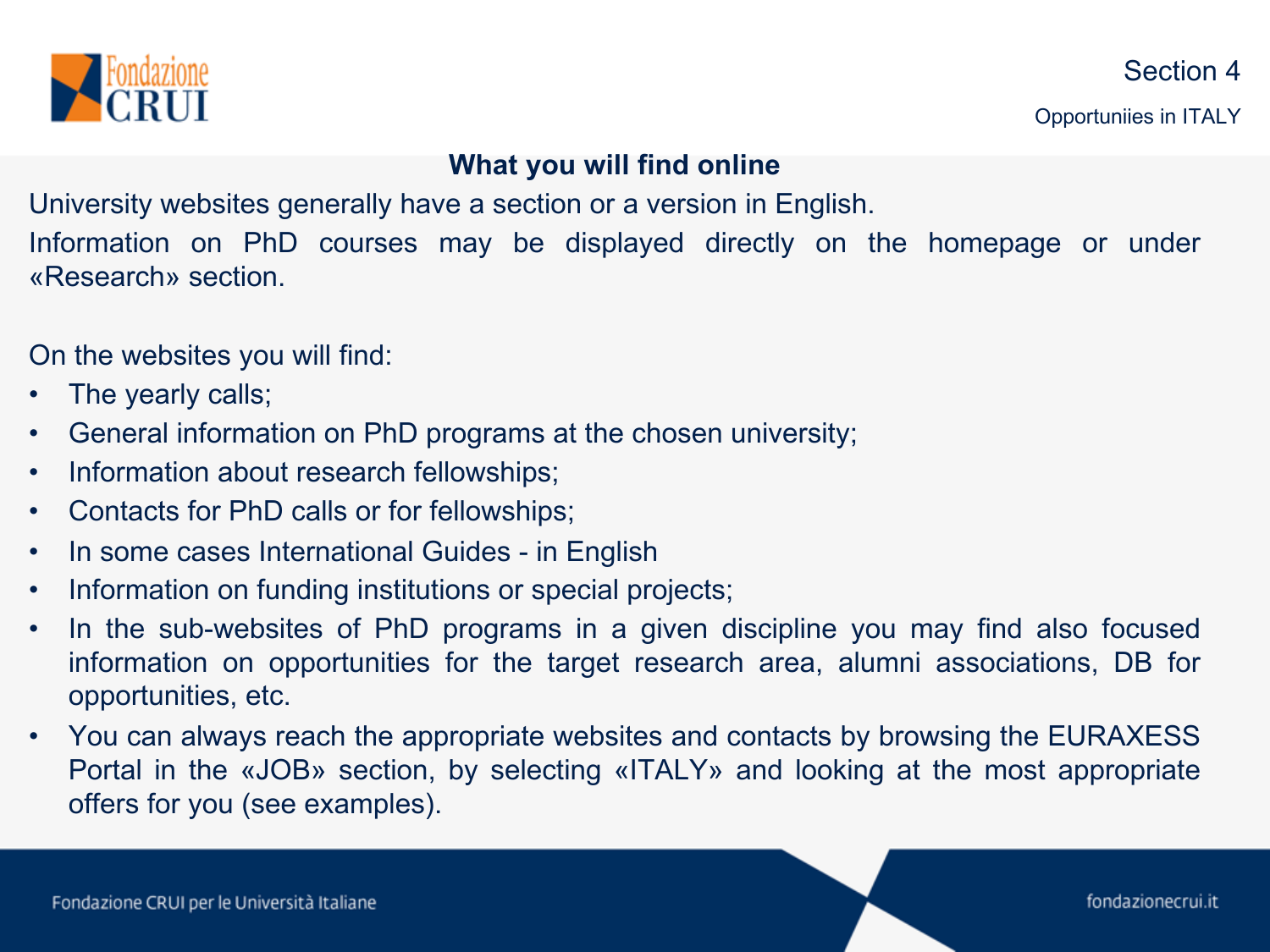

# EURAXESS as Entry point: some examples

| Search for jobs             |            |                                                                                                                                                                                                                                          |  |  |  |  |
|-----------------------------|------------|------------------------------------------------------------------------------------------------------------------------------------------------------------------------------------------------------------------------------------------|--|--|--|--|
| Enter keywords              |            | <b><i>I</i></b> Information open to the product of the product of the product of the product of the product of the product of the product of the product of the product of the product of the product of the product of the product of t |  |  |  |  |
|                             |            | All (36)                                                                                                                                                                                                                                 |  |  |  |  |
| <b>RESEARCH FIELD</b>       | 1 selected | Anthropology (29)                                                                                                                                                                                                                        |  |  |  |  |
| <b>RESEARCHER PROFILE</b>   |            | Architecture (84)                                                                                                                                                                                                                        |  |  |  |  |
| <b>SECTOR</b>               |            | Arts (126)                                                                                                                                                                                                                               |  |  |  |  |
|                             |            | Astronomy (55)                                                                                                                                                                                                                           |  |  |  |  |
| <b>COUNTRY</b>              |            | Biological sciences (1163)<br>15%<br>$\check{ }$                                                                                                                                                                                         |  |  |  |  |
| EUROPEAN RESEARCH PROGRAMME |            | Chemistry (824)                                                                                                                                                                                                                          |  |  |  |  |
|                             |            |                                                                                                                                                                                                                                          |  |  |  |  |
|                             |            | <b>COLORADO AND INCOME.</b>                                                                                                                                                                                                              |  |  |  |  |

fondazionecrui.it